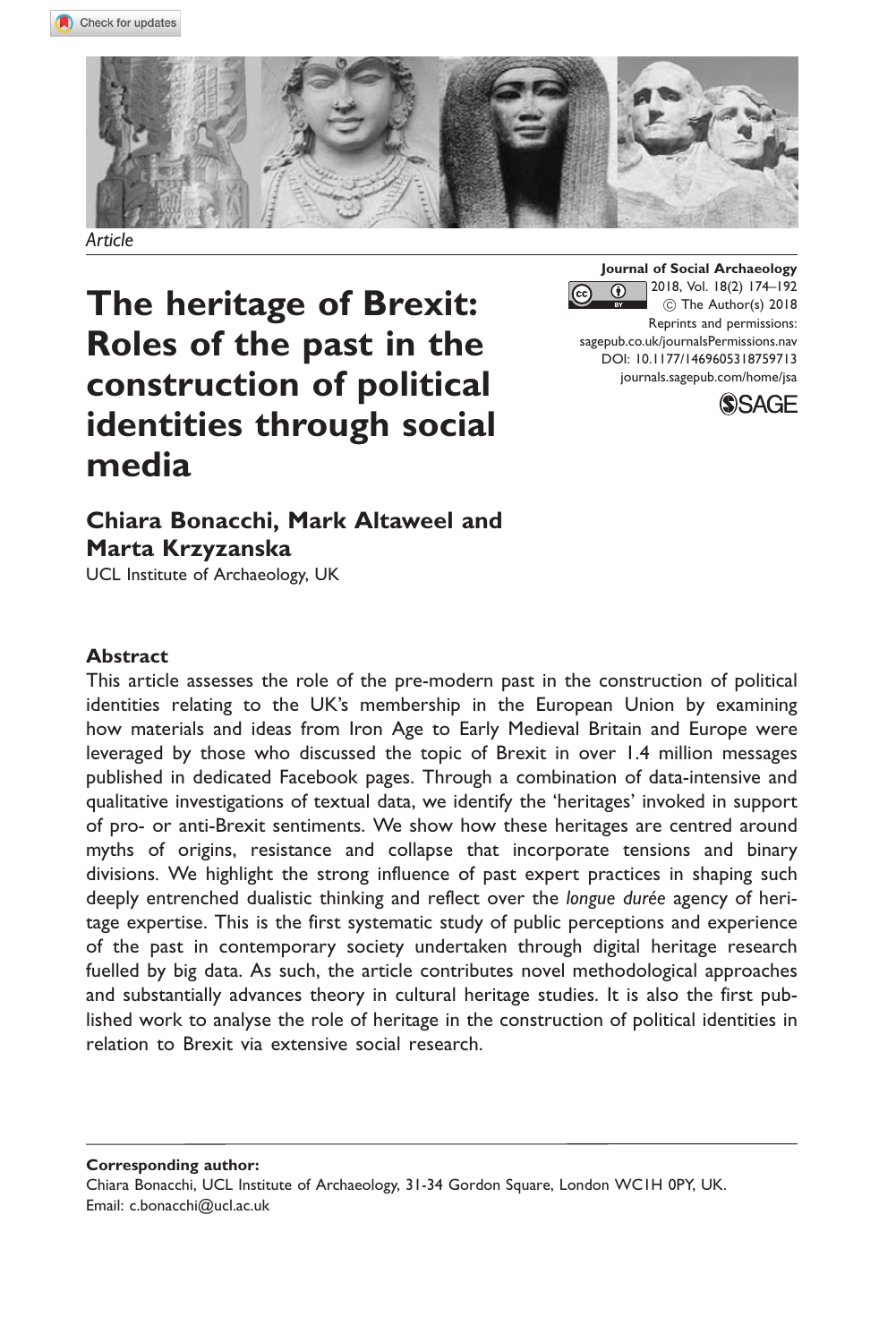#### Keywords

Digital heritage, political identities, Brexit, imperialism, big data, Roman, pre-Roman, Medieval

#### Introduction

#### Research aims

On 23 June 2016, British citizens were called to cast their vote on the subject of the UK's membership in the European Union (EU) through a referendum that had a remarkable turnout of 72 per cent of the total electorate (Electoral Commission, 2016; see also Gardner, 2017; Schlanger, 2017 for more discussion on the context of the referendum and its impact on higher education and the heritage sector). This voting exercise became the vehicle through which, amongst other things, people expressed their political identities and crafted 'hoped for' political futures (Marichal, 2013). As such, it provides a powerful case study to examine the extent to which these identities are tied to the concept of the EU or to alternative polities and underlying ideologies.

The prominent role of the past in processes of identity construction and deconstruction has been documented and discussed in a large corpus of literature concerned with cultural heritage studies (in relation to European identities, see e.g. Carman, 2003; MacDonald, 2012, 2013; Popov and Deák, 2015; Whitehead et al., 2015). However, the ways in which ideas and materials from ancient periods are drawn upon in order to define political selves and negotiate them with others in the public sphere of today's increasingly Internet-pervaded and networked society remain largely unexplored. Yet, we argue, the pre-modern heritages of Europe should be the subject of further investigation, as they permeate many aspects of our lives (see Alexander et al., 2012; Hall, 2010; Hingley, 2015, 2018 to name but a few examples) and constitute the origin of myth-making practices that are diffused within European territories and often extend to much of the contemporary Western world.

Our article addresses this gap, by assessing how objects, places, practices and people from Iron Age to Early Medieval Britain and Europe (ca. 800 BC–AD 800) were leveraged by those who discussed the topic of Brexit in 364 Facebook pages and a total of over 1.4 million posts, comments and replies published in those pages. We refer to these uses as the 'heritages' that lie at the core of pro- or anti-Brexit sentiments, and demonstrate the centrality of narratives of origins, resistance and collapse that are played around tensions between local and global, indigenous and exogenous, insular and multicultural, civilisation and barbarism. We draw on this analysis to show how these binaries are sometimes invoked to uphold opposite positions and highlight the impact of heritage practices from the past in shaping current dualistic thinking.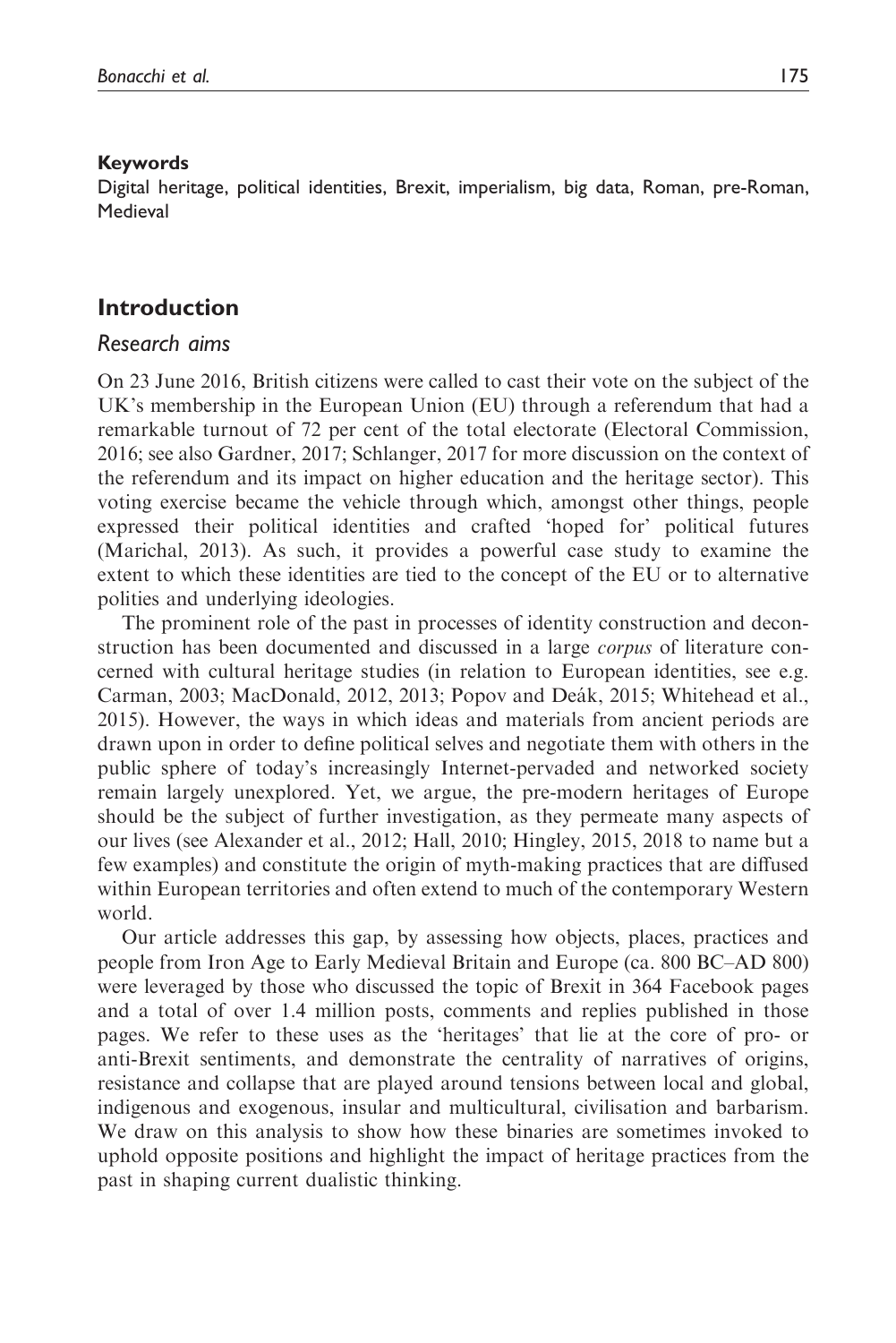# Investigating experiences of the past: Conceptual framework

The framework supporting this research rests on four main conceptual pillars that have been previously but cursorily outlined in Bonacchi et al. (2016), and which are thus illustrated at greater length in this section. Such pillars constitute the backbone of the project 'Ancient Identities Today' (Ancient Identities, 2017a), funded by the Arts and Humanities Research Council and as part of which this study has been undertaken.

First, we are working with an understanding of heritage as the processes and outcomes of using, experiencing and generally relating to the past in the present (Harrison, 2013). This is an interpretation of heritage that cuts across disciplinary boundaries, material and immaterial legacies, human–object relationships, natural and cultural heritage resources, and respects and studies their interlinking and entanglements. Researching contemporary heritages cannot prescind from a joint investigation of the inheritance of objects, places, practices and people from the past, as all or any of these can be more or less consciously encountered, selected, neglected or rehashed, in different ways by different stakeholders, in order to shape our world. Following from our understanding of heritage as process, here we focus on examining how heritage is produced through the act of political activism performed on Facebook. Political activism enacted via social media has been the subject of recent theorisation in the political sciences, with literature usually focusing on assessing the effectiveness of social media to facilitate mobilisation offline (Gerbaudo, 2012; Morozov, 2009; Shirky, 2011; Velasquez and LaRose, 2015). In this article, however, we adopt a less-functionalist approach borrowed from Marichal's idea of 'micro-activism' as the kind of political activism that takes place on social media platforms (Marichal, 2013) and leads to the construction of '(hoped for) political identities', which may or may not result into social change. In line with Marichal's view of political 'micro-activism', we also understand Facebook as the field site from which our investigation departs, as well as a part of the wider public sphere of our society (Habermas, 1997; see also McKee, 2004) – we will then refer to it as 'Facebooksphere'.

Second, we note the importance of focusing on the *longue durée* when examining the reception of the past, to better understand the relative values assigned to certain periods and how these are opposed or equalled. This specific approach has been successfully utilised to unpack a number of 'insistent dualities' that still inform the ways in which we live the past today (cit. Beard and Henderson, 1999; see Hingley et al., 2018, for a full discussion of this topic).

Third, we recognise the need to investigate the effects that diverse expert practices are having on the construction of specific messages, their circulation, proliferation and ultimate moulding into identities. How heritage values are made and unmade requires research on the politics of expert positions and the extent to which they filter into 'non-professional' actors' lives. The idea of expert practices has been developed in the context of heritage by Jones and Yarrow (2013: 22),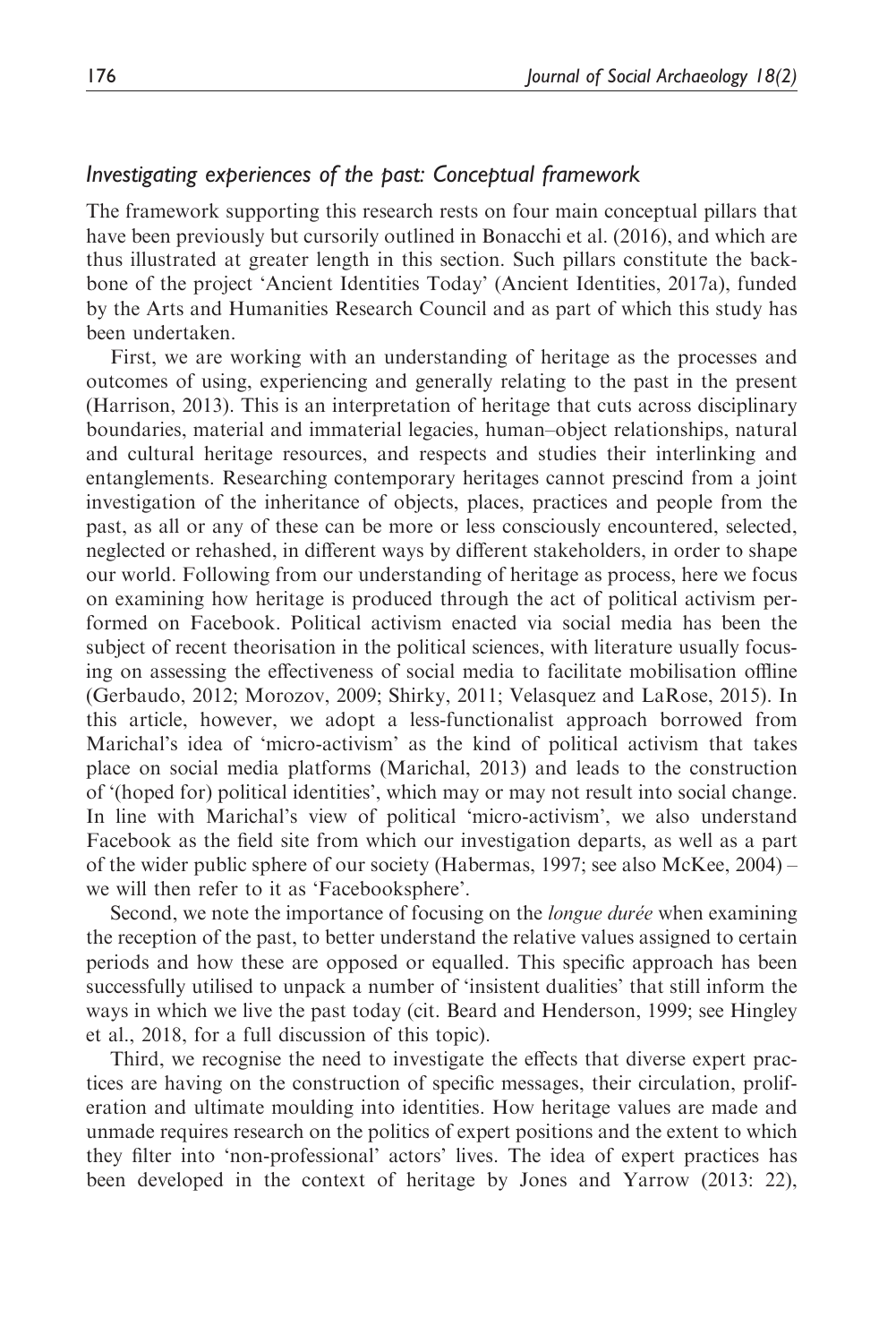to discuss how authenticity is a product of different forms of expertise that interact in the process of preserving the historic environment. The concept is also central to the analysis of the role of what Smith and Waterton (2012: 2) have called Authorised Heritage Discourse (AHD), displayed and communicated by professionals working in the 'officialdom' of research, education, museums, sites, archaeological units and libraries.

Fourth, we take a 'quali-quantitative' methodological approach, borrowing from the work of Venturini and Latour (2010), who use this label to express the potential of digital methods to suture the division between research on micro- and macro-structures. Such dichotomy was created by traditional researchers in an analogue world but does not exist in reality, since micro-structures and macrostructures 'are only two different ways of looking at the same collective canvas, like the warp and weft of the social fabric'.

# Methodology

#### Methods and workflows

Our quali-quantitative data collection and analysis began with the 'navigation' of big data, characterised by sheer volume, velocity, variety, variability and flexibility, by exhaustive scope, fine-grained resolution and relational nature (Kitchin, 2013, 2014).

In undertaking this research, we have been confronted with the need to delve in 'big data' using automated approaches in order to identify Facebook pages about Brexit, but the information contained in these pages and featuring ideas about the past did not possess some of the features described by Kitchin (2013, see above). Its volume and velocity, for instance, were not very large, albeit probably greater than in most heritage studies conducted to date. Data-intensive methods were thus used primarily as means of exploring Facebook as a field of ethnographic investigation in a non-traditional but nevertheless fully immersive manner (Hine, 2015). It is this immersive and exploratory character that defines the data-intensive approaches we have used as (unconventionally) ethnographic.

Amongst social media, we chose Facebook due to its popularity across different socio-demographics (Velasquez and LaRose, 2015), and for the richness of its data and metadata (e.g. compared to Twitter). An additional reason was that this social medium allows users to set up public pages to host discussions on specific themes and lets researchers extract their content through its Application Programming Interface (API). Furthermore, according to a recent report, 'approximately 63% of [Facebook] users acquire their news from social media, and these news stories undergo the same popularity dynamics as other forms of online contents' (cit. in Del Vicario et al., 2017). Facebook, thus, provides an ideal space for studying the rehashing of ideas by stakeholders and their circulation across media and platforms. As part of our ethics statement, we note that pages and messages – including posts, comments and replies – were accessed via the Facebook API, and mined with R software.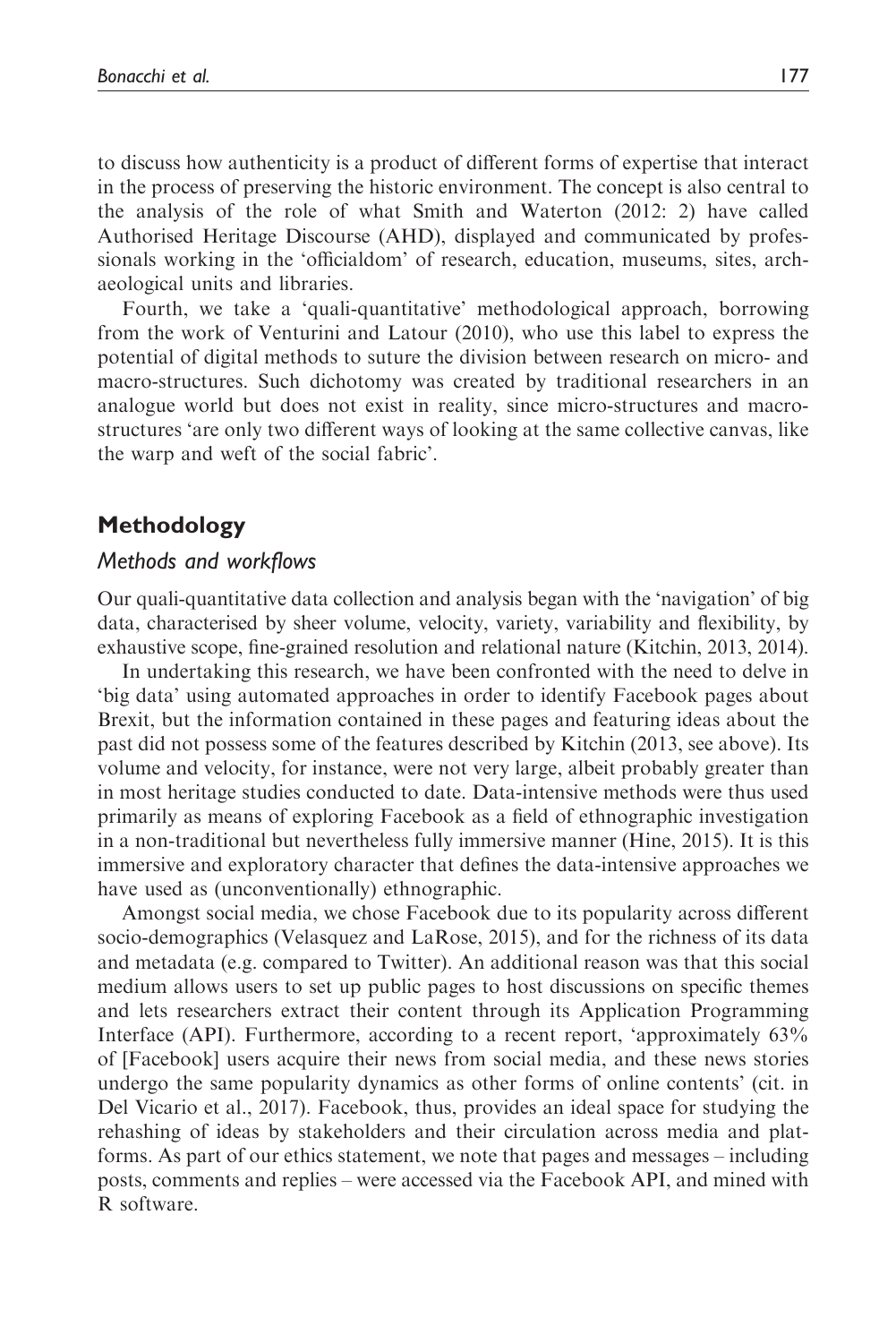Over the months of March and April 2017, we extracted the content of public Facebook pages featuring the word *Brexit* in their title or description and containing posts, comments or replies published from 6 May 2010 to 30 April 2017 (Table 1, online Appendix). 6 May 2010 was the day of the General Election that led to the establishment of the Coalition government, during which the option of a possible referendum on the UK's membership in the EU was first proposed. We used a set of 569 period-specific keywords relating to Iron Age, Roman and Early Medieval places and people of Britain, in order to locate messages that would be likely to reference the aforementioned pasts in the context of Brexit. These keywords included the names of Iron Age tribes and chiefs, Roman emperors and Anglo-Saxon kings, Roman towns, Iron Age and Anglo-Saxon settlements in Britain, as well as general terms describing the period from 800 BC to AD 800. A full list of the keywords that were used is made available online (Ancient Identities, 2017b) and was compiled via desktop research and vetted through history and archaeology handbooks and listings of sites provided by heritage organisations such as English Heritage, Historic Scotland and Cadw. The posts, comments and replies identified in this way were then verified manually.

In the first phase of the analysis, we examined the metadata of the 364 Facebook pages about Brexit that had been previously extracted, to understand the motivations behind their set up and the context of their use; this metadata consisted of ID (unique numeric value), About (short introduction), Category, Description, General Info, Likes, Link (associated with the page), City, State, Country, Latitude, Longitude, Name, Talking About, Username and Website. Subsequently, we created a corpus composed of all the posts, comments and replies from the 364 Facebook pages and performed topic modelling to uncover the hidden thematic structure of the corpus. This method has been successfully employed before to map out the content of large collections of documents, including historical sources (Newman and Block, 2006; Yang et al., 2011), social media interactions (e.g. Marwick, 2013) or scholarly blogging platforms (Puschmann and Bastos, 2015), without using a priori categories. In particular, we applied Latent Dirichlet Allocation (LDA), a popular probabilistic topic modelling algorithm that, for each of a pre-determined and optimal number of topics, outputs a set of words accompanied by values that represent the probability of each word to be associated with the given topic (Blei et al., 2010, 2003). The model was executed using the Python Natural Language Toolkit and Gensim library (Rehurek and Sojka, 2010), and the optimal number of topics was estimated to be 25 by calculating topic coherence scores as described in Röder et al. (2015). Topics were labelled independently by the authors and then discussed and agreed; each label was assigned so that it would describe the overall association of the 20 terms with the highest probability scores.

We repeated topic modelling on the subset of data containing the 569 periodspecific keywords (also referred to as 'data subset', from now on) and compared the 21 topics detected in this smaller dataset to the 15 featuring in the Brexit Facebooksphere as a whole. Thereafter, we calculated term frequencies and carried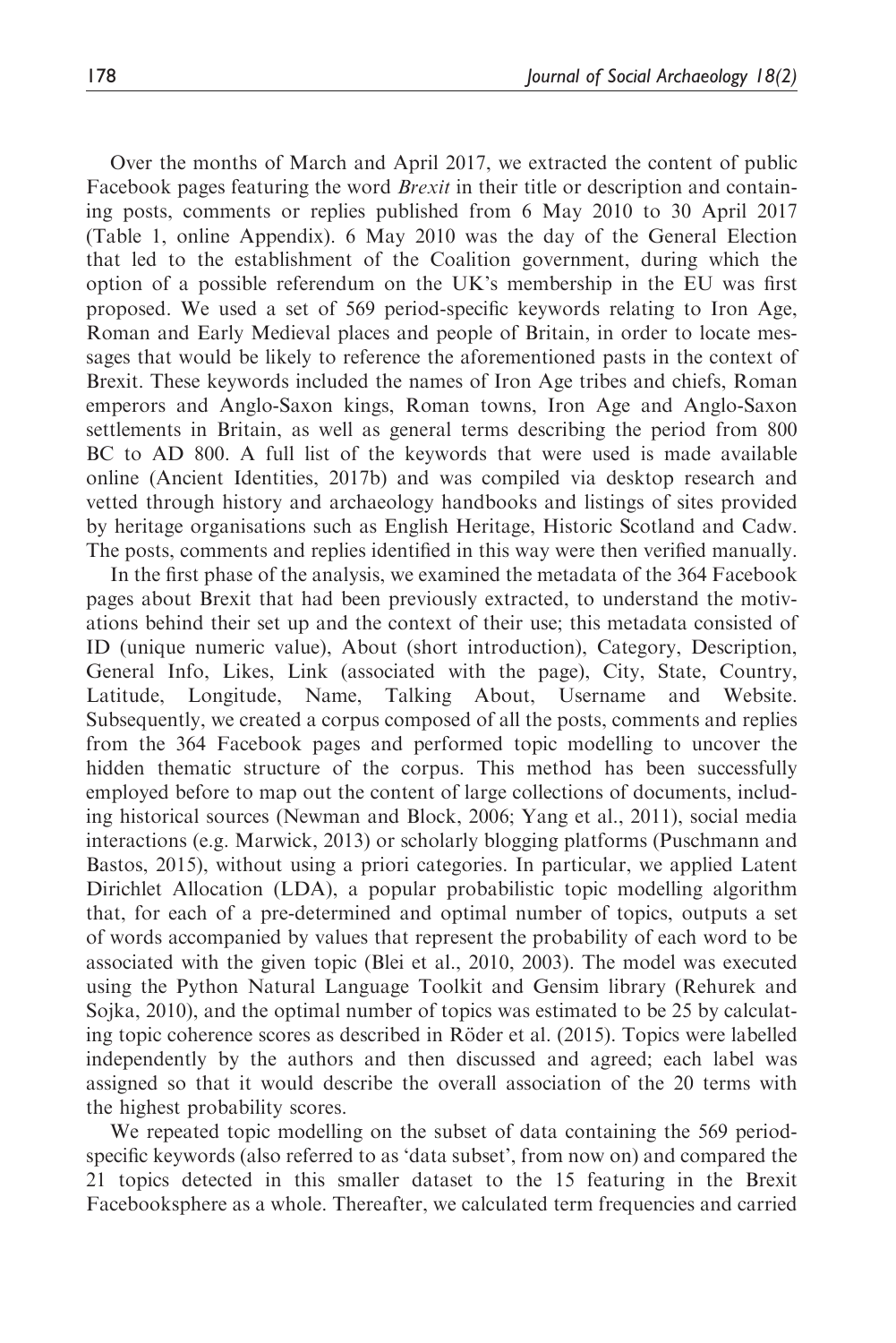out association analysis (0.30 < coefficient) for the data subset, in order to understand how the past was called upon, which ideas were recurring more frequently and any related concepts. Messages containing keywords about the Iron Age, Roman and Early Medieval periods were not posted by a handful of individuals and the great majority of posters were 'mono-posters' (2528 messages with past specific keywords were written by 1909 users). Most users posted only one message, while 279 users posted more than one message and only 26 more than five messages. We also discovered that most messages were posted only once, with only 86 out of 2528 messages posted more than once and up to 15 times (in one case only). Given the low number of multi-posters and multi-posted messages and their minimal impact on the analysis, no filters were applied to account for them.

Finally, we undertook qualitative analysis to gain in-depth knowledge of relevant messages and the influence of heritage expert practices on the discussion. All the messages containing the most recurring past-specific terms were examined via close reading. The thematic threads identified in this way (myths) are presented in the 'Myths and dualities' section and exemplified via relevant extracts chosen for their significance. These extracts have been contextualised as much as possible, with information about the author, the page where they were posted and the thread to which they belonged (if any). Deeper grounding could only be provided through further and smaller scale investigations such as posting an anonymous survey on all or a sample of the Facebook pages, or conducting offline ethnographic research with the Brexit-related groups that have a presence beyond the Facebooksphere; this work, however, transcends the scope of this paper and the space allowed, thus we aim to integrate it in future.<sup>1</sup>

#### The Brexit Facebooksphere: Context of study

We worked to characterise the Brexit Facebooksphere by investigating how and why this space was set up by collectives and individuals. Half of the pages were created by groups already established offline and variously built around shared place, party, institutional affiliation, job, related interests, social concerns, nationality and voting preference (Table 2, online Appendix). The majority of these groups were based in Britain and this fact, together with the languages used to communicate (Table 3, online Appendix), suggests interactions involving primarily – although not exclusively – UK-based social actors. Additionally, it indicates that, for the most part, the Facebooksphere of Brexit was tightly connected with mobilisation undertaken offline. Since Facebook-enabled and in-person activism seem to be interlinked, there might be continuity in the ways in which the past is leveraged and heritage is produced within and beyond Facebook pages. This is not to say that this analysis is formally representative of the 'population' of activists involved in Brexit referendum discussions, but that some of the repertoires that we will examine are certainly not confined to social media; rather, they are variously embedded in the cultures of some of the communities located in the four UK countries of England, Scotland, Wales and Northern Ireland.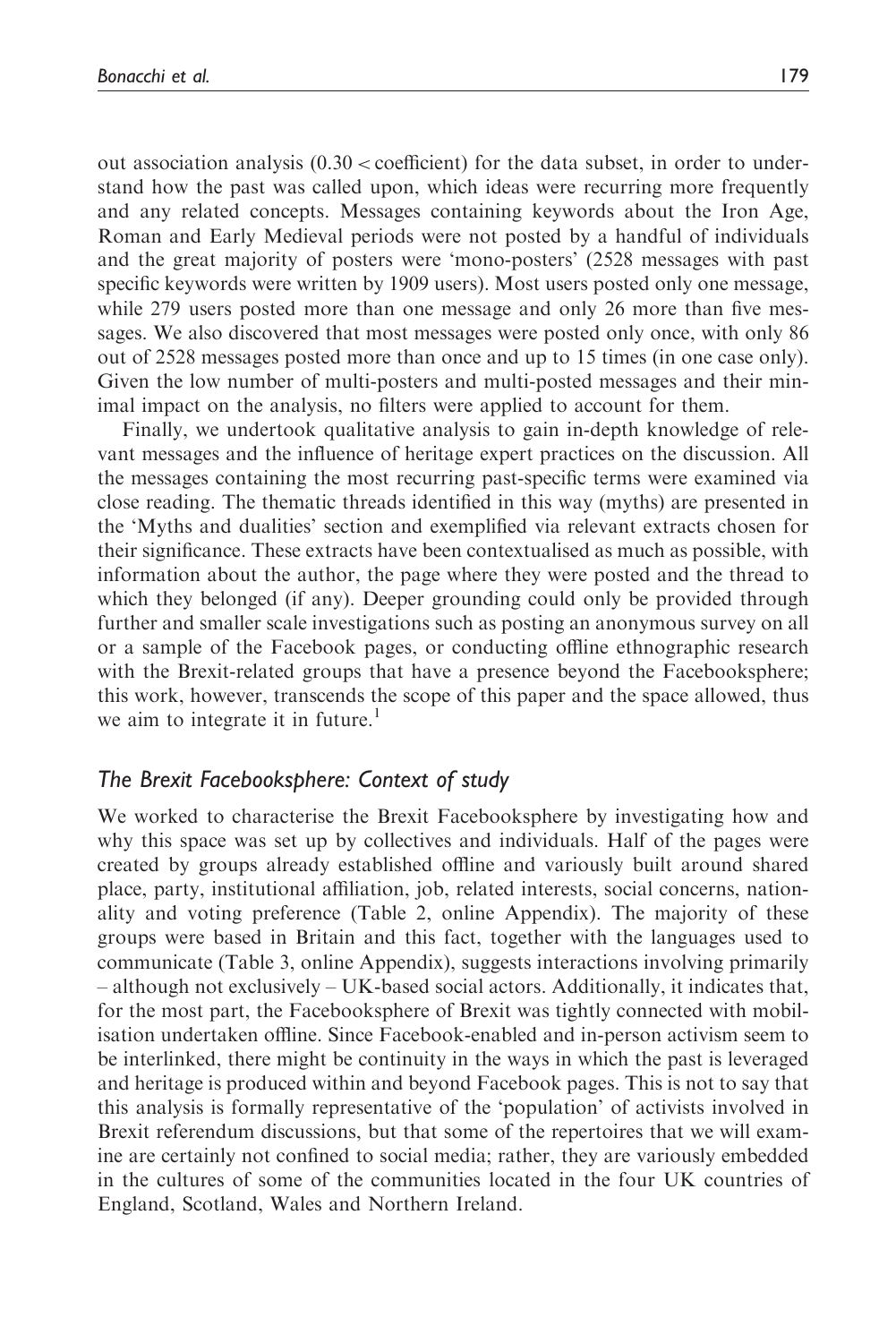Based on the qualitative analysis of the metadata available, we studied the main reasons why individuals and the aforementioned groups created Facebook pages focusing on Brexit (Tables 4 and 5, online Appendix). From these, 67 out of the 209 pages containing messages that featured period-specific keywords were established for the purpose of campaigning for either the Leave or Remain camp, whereas 52 pages intended to provide news without taking sides. Substantially lower is the number of pages that used the Brexit label to brand and market a product, or those that wished to present and debate specific initiatives, provide a space for general discussion or for humour and satire. This motivational horizon shows how the creators of these Facebook pages understood the latter's role in the construction of political identities. In most cases, Facebook was used to illustrate and support existing ideas and projects; others turned to it to create a genuinely neutral and democratic arena to acquire and respond to any information provided about the referendum and participate in dialogue. The Brexit Facebooksphere thus comprises but does not only consist of pages that are dedicated to host exchanges of views and opinions. This is in line with the general findings of Del Vicario et al. (2017), who studied the interaction of one million Facebook users with Brexitrelated posts from January to July 2016, and identified the existence of two distinct and separate groups acting as echo chambers and holding different perceptions of the same topics.

# The past in the Brexit Facebooksphere

#### **Topics**

The topic modelling of all the messages extracted from Brexit-focused Facebook pages shows that discussions in the Facebooksphere covered subjects ranging widely from social welfare to the economy, international relations, mobility, otherness and (in)security; assessments of the costs and benefits of the referendum; and voting procedures (Figure 1 and Table 6, online Appendix). Differently, the thematic structure of the period-specific data subset was less varied and centred on mobility, origins, identity, cultural tension, security and nationalism (Figure 2 and Table 7, online Appendix).

The past was leveraged in relation to certain issues more than others, and especially to the movement of people, their subsequent interactions and the threats and opportunities caused by these dynamics in terms of identity and law and order. Mobility is the thematic origin and trigger of the heritages of Brexit and one of the contemporary issues to which Western societies relate by drawing upon the past (see also Hingley et al., 2018).

Amongst the keywords that were used, the ones recurring more frequently in the data subset of 2529 posts, comments and replies are *Roman, britannia* and *barbar* (featuring at least 300 times), followed by hadrian (appearing 200 times), and *mediev* and *norman* (present 100 times) (Table 8, online Appendix). These results highlight the prominence of ideas related to the Roman period compared to the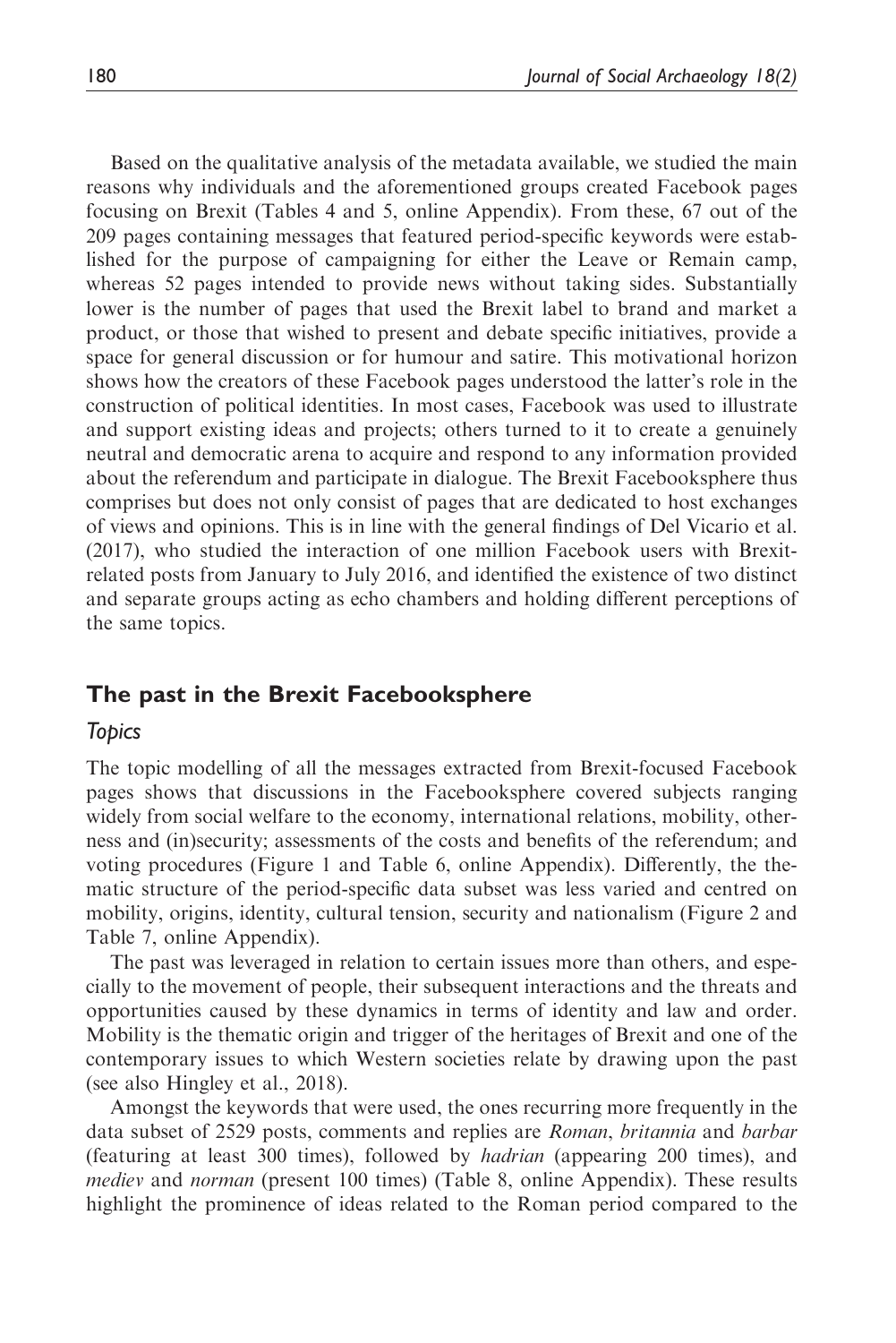

Figure 1. LDA visualisation of the posts, comments and replies extracted from the 364 Facebook pages containing the term 'Brexit' in their title or description. Terms on the righthand side relate to the selected topic. For an interactive version of this Figure, see the online Appendix.



Figure 2. LDA visualisation of the posts, comments and replies extracted from the 364 Facebook pages containing the term 'Brexit' in their title or description and which also feature our chosen period-specific keywords. Terms on the right-hand side relate to the selected topic. For an interactive version of this Figure, see the online Appendix.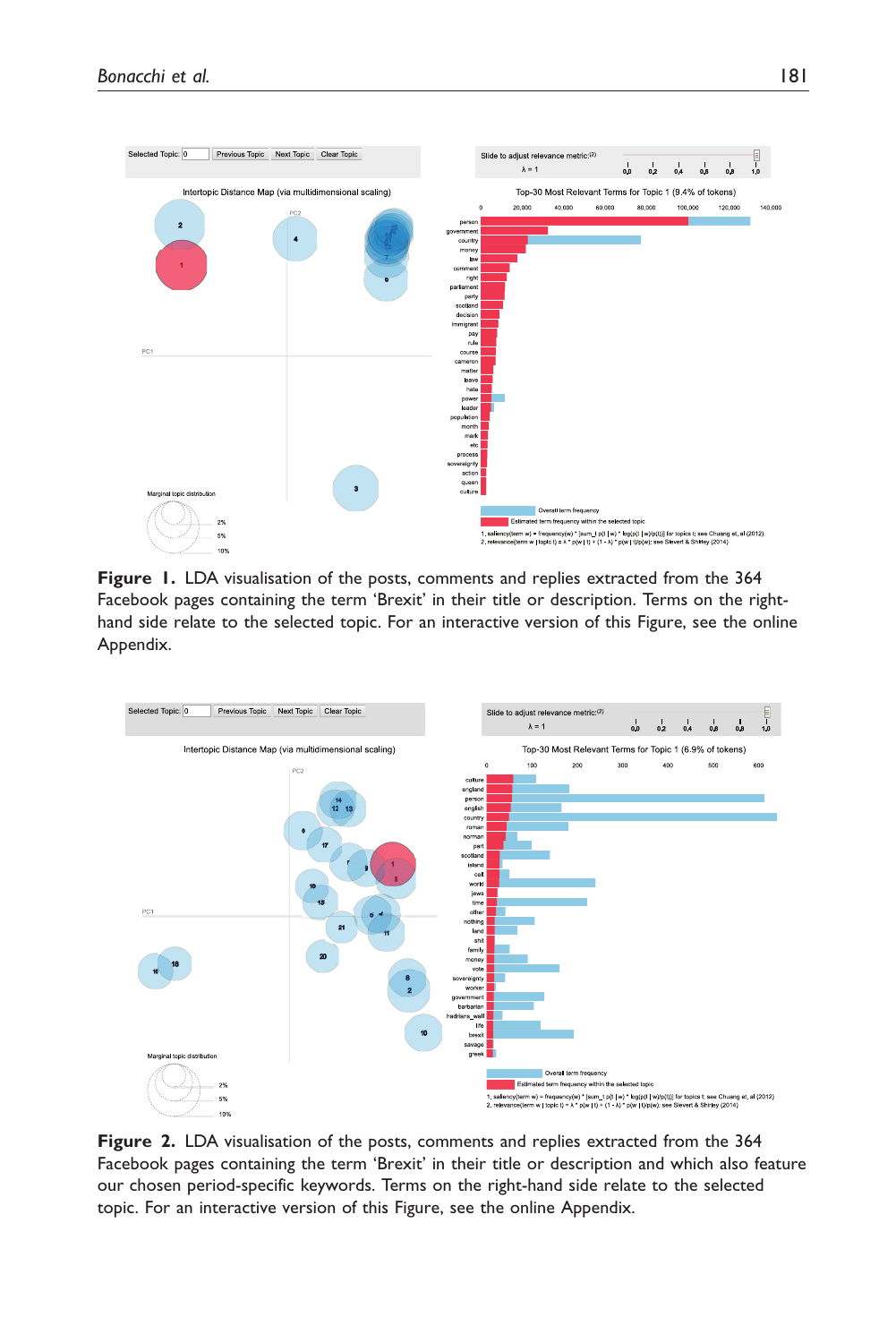medieval past. The word *Roman*, in particular, appeared only once in the majority of messages that contained it (249) and is associated with terms expressing power dynamics (e.g. *inferior, superior*) or related to mobility and discrimination (e.g. xenofobia, discrimin, racism, jute), militarisation, occupation and resistance (e.g. occupi, soldier, victori, coloni, armi, conquer, defend) (Table 9, online Appendix). Consistently, Britannia is associated with words from the song Rule, Britannia!, which features often in the corpus (Table 9, online Appendix). This is a patriotic song derived from a poem by James Thomson, which was set to music in 1740, and opposes the freedom of Britannia and Britons to the situation of nations governed by envious tyrants. The latter have been interpreted by some as a reference to the absolutism that was still characterising European monarchies in the 18th century, whereas Britain had already curbed royal prerogative and developed a constitutional democracy. Furthermore, according to Armitage (2000: 173), the song was an expression of the ideas behind the British Empire 'predicated on a mixture of adulterated mercantilism, nationalistic anxiety and libertarian fervour'. Today, most citizens are not perhaps aware of these historical roots, but remain conscious of the strong nationalistic meaning of the song, so that the prominent use of the word *Britannia* in the context of nationalist hymning can be interpreted as establishing a direct link between the ancient identity of the Roman province and ideas of British imperialism, independence and economic success.

# Myths and dualities

In order to more closely qualify how Roman times were called upon, we proceeded with a qualitative exploration of the subset of data containing the keyword *Roman*. This analysis was aimed at exploring the diversity of ways in which the period under examination was leveraged. The research revealed the centrality and frequent recurrence of a parallel drawn between the EU and the Roman Empire and of three main myths, constructed through binaries that, for the most part, contrast the Roman Empire to other periods and polities.

1. Myths of origin. The first myth of origin leverages the Roman past along the lines of Kristian Kristiansen's conceptualisation of European origins (1996). The narrative is focused on the civilising power of the Roman Empire (equalled to the EU), invoked within the pro-remain camp to support the UK's membership in the EU. For example, a user writes on the pro-leave page 'Pro Britain' that: 'Well, if it wan't for the Roman empire, you would ve be still barbarians living in huts, still pillaging between ur selves, still in stone age! You say you invented the gentleman? That a joke! [...]!'

This idea is likely to be originally rooted in academic thinking and literature predating the post-colonial turn of the 1980–90s (Hingley, 2015) and is refused by those pro-leavers who stress that the process of Romanisation of Britain, often portrayed as pacific and beneficial, was actually characterised by violence and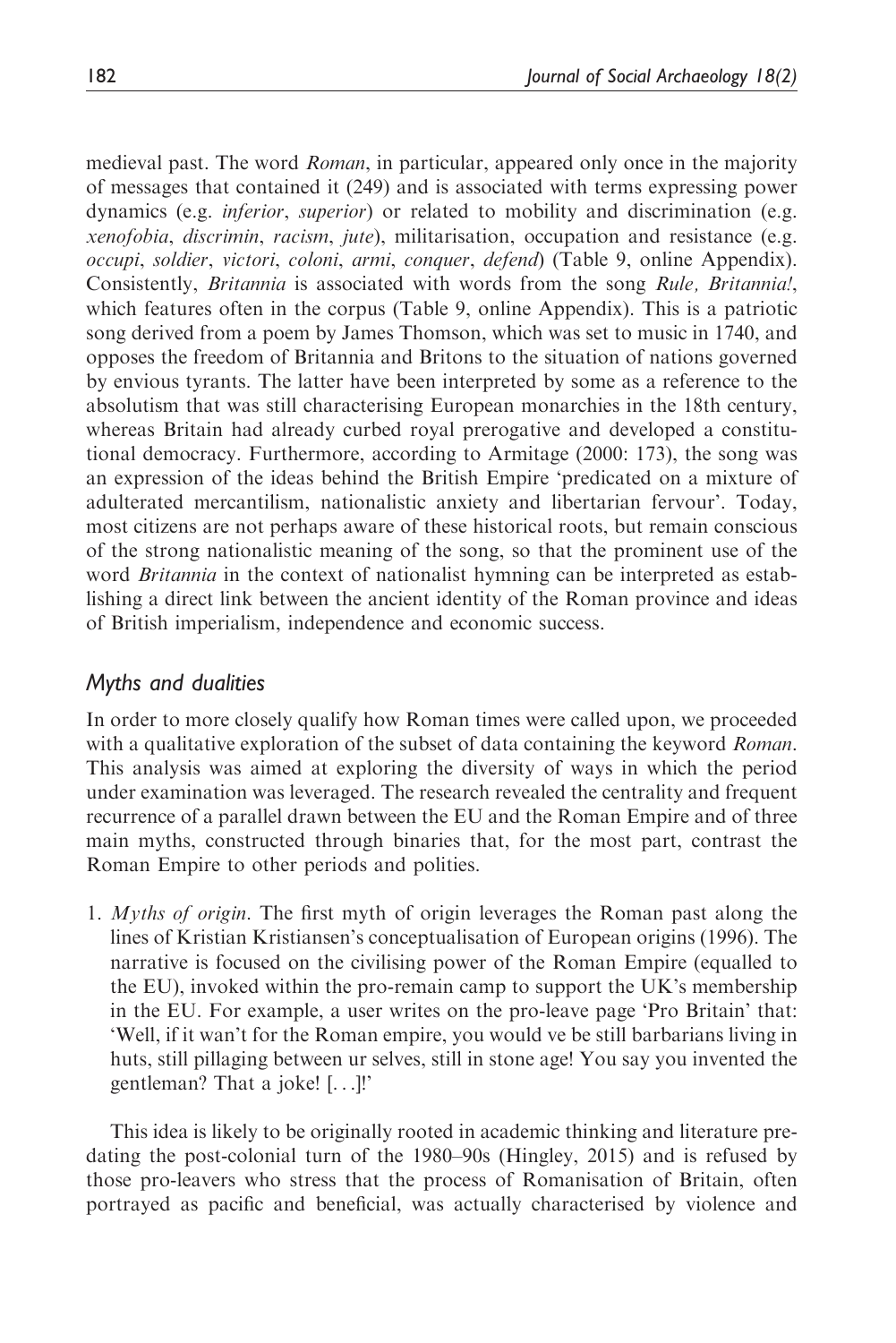oppression. To build this argument, a user mentions the Roman occupation together with Norman invasions, showing how very different realities and past situations can be juxtaposed to back narratives that are already present in the mind of an individual. In particular, he writes the following sarcastic post, as a reply to a message made public by the pro-remain page 'Very British Problems' on 'Mayhem government using tried and tested methods to maintain the purity of Brexit Britain':

Going back to the original post, I love your description of our ''cultural enrichment'' at the hands of the Romans and Normans, though I doubt few of the contemporary inhabitants would have seen it that way. [...] first the Romans turn up with some really nice homemade biccies and a big slice of rape and murder...things pick up a little later when the Normans arrive with a cheeky red and a nice dose of oppression, whilst stirring up racial hatred between the Celts and non Celtic people's that still hasn't receded to this day...  $[\ldots]$  If you're going to make the case for the EU, it's probably best NOT to mention Britain's history with Europe!

Differently, the second myth of origin that emerges from the data subset identifies the indigenous origin of Britain in the barbaric peoples who came before or after the establishment of the Roman province of Britannia. When the roots of the nation are placed in the post-Roman period, English, British and Celtic identities feature, and the first two are often in opposition to each other. This is exemplified by the words of a user who replied to a *Mail Online* article entitled 'Teeth checks make me ashamed to be British, says Diane Abbott: MPs accuse Shadow Home Secretary of being out of touch with voters following her comments' (Brown, 2016), which was posted on the page 'Brexit News'. Commenting on Abbot, the user said:

She is not british tho she is african british. She is a migrants or the descendent of a migrant, she has no say on britian. Only the descendent of those who build this nation up from the fall of the Roman Empire have a say. We are called native brits.

Emphasis on pre-Roman origins is also evidenced in the data subset, as in the case of a contributor, who was replying to a post published on the page 'Pro Great Britain' about Farage supposedly celebrating as Juncker admitted Britain was 'in control': 'Smoke and mirrors bullshit from Junckers. RULE BRITANNIA! We fucked off the Romans, (eventually, have to say), Made the French/Viking/ Norsemen Normans, change their names and get Anglicisised, to proper English names. [...]' A third myth stresses the mixed and, in the words of one of the participants in the Facebook discussions, 'non-pure' origins of Britain, and is used to support the Remain position, as in the example below.

England was a microcosm of Europe even in those early days. Britons were of Greek descent, Welsh, Irish were also part Greek and Scythian. Scots picts, were remnants of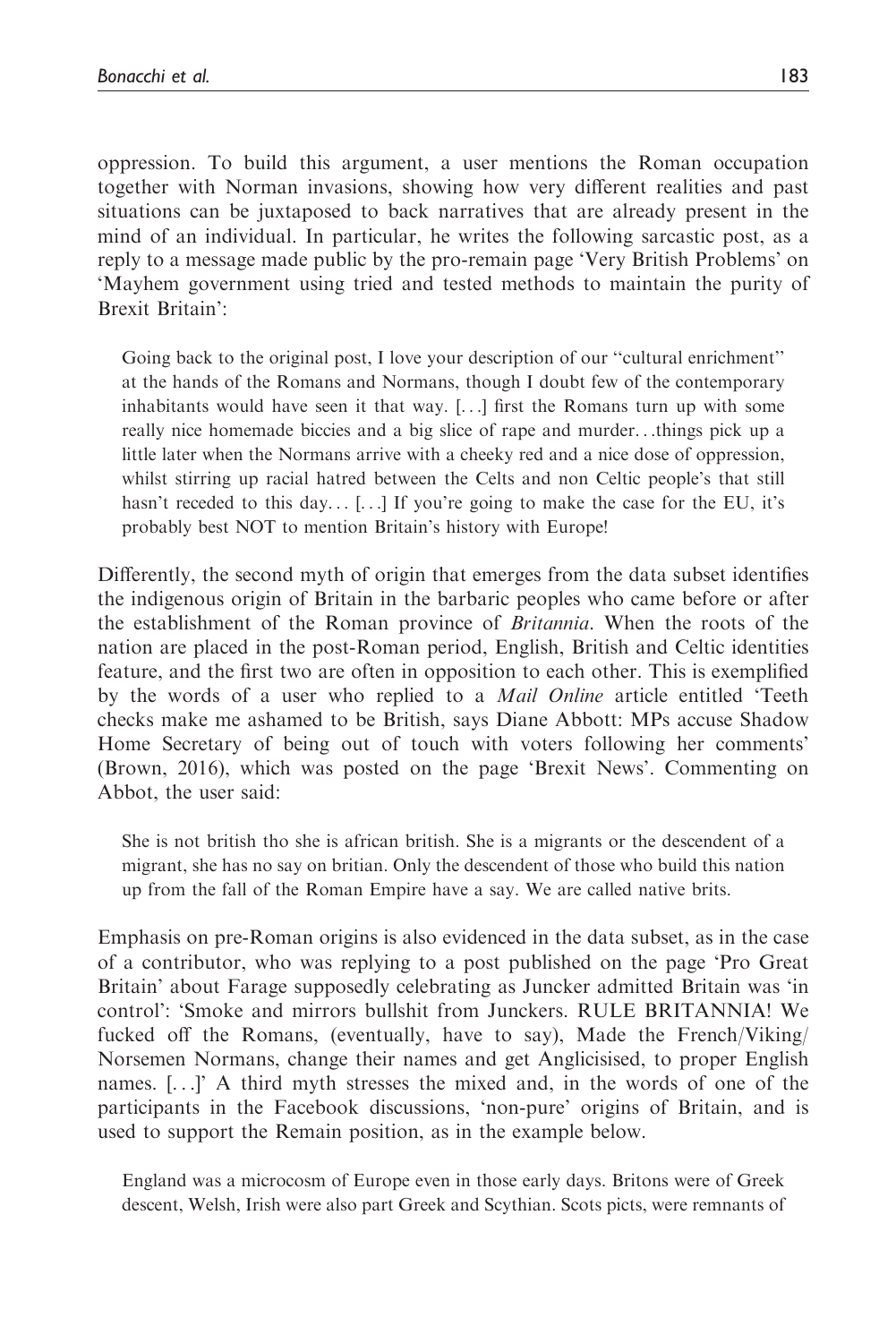Scythia, even as their name reads. Danes, Saxons, Normans, Angles, from Germanic heartlands, and northern Skane naval lands. Romans founded Londinium.

This text was posted as a reply to the only post in the whole of the data subset containing period-specific keywords that quoted an article specifically about heritage. The latter focused on the Anglo-Saxons and was written by the historical fiction writer Martin Wall (2016) in the BBC History Magazine. It was utilised to reiterate and – via selective referencing – support a narrative about British and Celts being indigenous people. The article is referenced to back the idea of Anglo-Saxons as conquerors, in opposition to the native 'British' population, but the author only draws on those parts of the text that back his thesis. For example, he ignores the passage stressing the possibility that Anglo-Saxons might have been initially invited by the local population to help fighting the Picts, or that Anglo-Saxon tribes frequently fought among themselves.

2. *Myths of resistance*. Myths of resistance characterise both the EU and Roman Empire as dominant polities that deprive populations of their freedom, sometimes also compared to Nazi Germany. An Indonesian national living in Washington, for example, explained the reasons behind Brexit by posting, on the page 'Pro Great Britain', a message stating that 'Exit is the only solution' after Britain has been 'bullied to join this ''roman empire'' with no constitution in place yet'. In another case, a user replied to a post referencing the *Sunday* Express article entitled 'Bratislava 2016: ''Show some respect'' Hungary blasts EU for deceiving nations with ''tricks''' (Kegl, 2016), with these words:

If the people of the 27 countries don't react soon they are going to find themselves living in a Dictatorship ruled over by a select few bent on personal power and wealth. Reminds me of the Roman Empire or should I say 'The Fourth Rike'.

The authors of these Facebook messages see the Brexit referendum as an opportunity to resist by voting Leave, and, in some cases, Boudica or (retrospectively) the British Empire are invoked also as symbols of such resistance to Rome and the EU:

[...] I understand it is now clear that the New Roman Empire has Invaded Britain and whole British Empire and hence Commonwealth was formed by our ancestors in fear of this situation. It is history of British Commonwealth, which was formed to meet the demand of WW2 to survive against European invasion. [...] [User from London commenting on a post by Brexit News on 'High court ruling puts Brexit in the balance'].

3. Myths of collapse. Myths of collapse revolve around the idea of the 'fall' of the Roman Empire/EU or Britain, if the latter remains in the EU. Here we find a choice of terminology (e.g. fall, collapse) that aligns with interpretations of the passage from the Roman to the post-Roman period as a break, and, in places,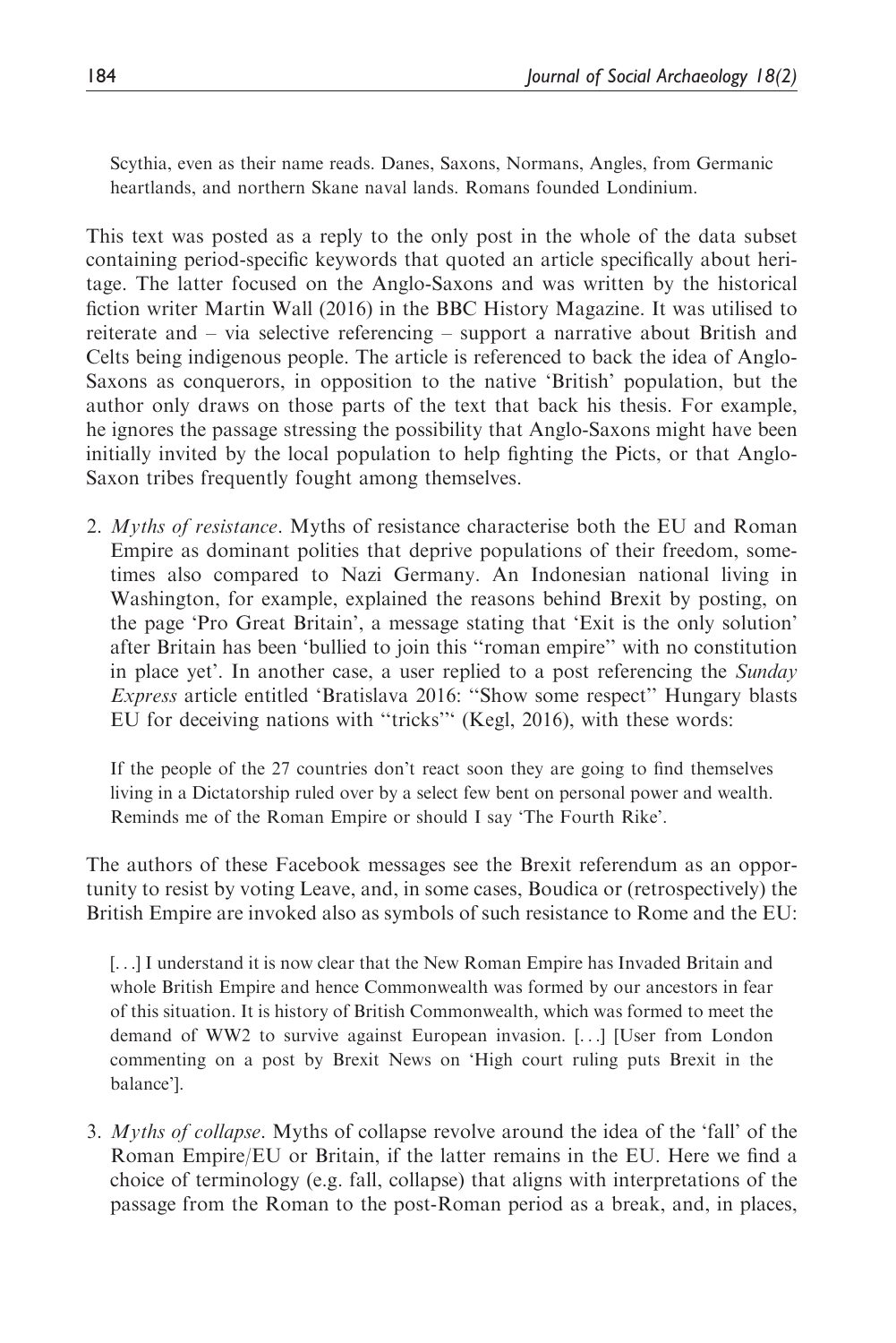echoes the title of Edward Gibbon's The History of the Decline and Fall of the Roman Empire (1789). The reasons that are mentioned as the possible causes for this 'fall', however, are varied and include migrations and integration of barbarian/foreign peoples (as Gibbon's thesis also argued), the fact that empires are naturally destined to end, expansionism, economic decline, centralisation, bureaucracy and excessive regulation. Myths of collapse are mostly, but not exclusively, used to support pro-Leave positions. For example, a pro-leave user comments in these terms on a post by Pro Great Britain that reports the results of a YouGov poll on whether Britain's decision to leave the EU had been right or wrong: 'The Roman Empire collapsed as hordes of barbarians assimilated into their culture - the Franks, the Visigoths, the Vandals etc etc And now hordes of coarse barbarians from the East are arriving into the UK every week.' As for some of the previous myths, parallels are often extended to other polities besides the Roman Empire and the EU. Again, this shows that comparable images and situations are searched across centuries and juxtaposed very simply (simplistically?), by both Brexiteers and Remainers:

Anyone who voted to remain and still crying, should remember throughout history, all empires were built to fall. Being British we should know that better than most. (Remember the Roman Empire? USSR?). [Post of a self-declared leave campaigner, published in the page 'Pro Great Britain']

However after a few centuries of Britain, Brexit will be the turning point of the final chapter of the UK. I believe that Britain like the Habsburg Empire, Yugoslavia, USSR, the Ottoman or Byzantine or Roman Empire, is on its final chapter. Brexit will bring a gradual economic decline, followed by secession of Scotland, NI, Gibraltar and finally Wales, so England itself will eventually return to the EU and join the Eurozone before 2030. [Greek national commenting on a post published on the page 'Brexit' about the possible end of the EU as a result of a 'bomb effect' triggered by Brexit]

# **Discussion**

The analysis undertaken in this paper has shown the role of discourse around the pre-Roman, Roman and post-Roman world in the making of political identities related to Brexit and the centrality of notions of imperialism in this context. These findings resonate with the part that the above-mentioned periods have played in the very formation of the EU. As noted by Hingley, for example, the idea of the EU has drawn extensively on that of the Roman Empire, especially as regards the pursuing of frontier integration and multiculturalism (Hingley, 2018; Hingley et al., 2018). Furthermore, the study has offered supporting evidence for the hypothesis proposed by Andrew Gardner (2017), that a relation exists between the void left by the end of the British Empire, the rejection of Britishness, the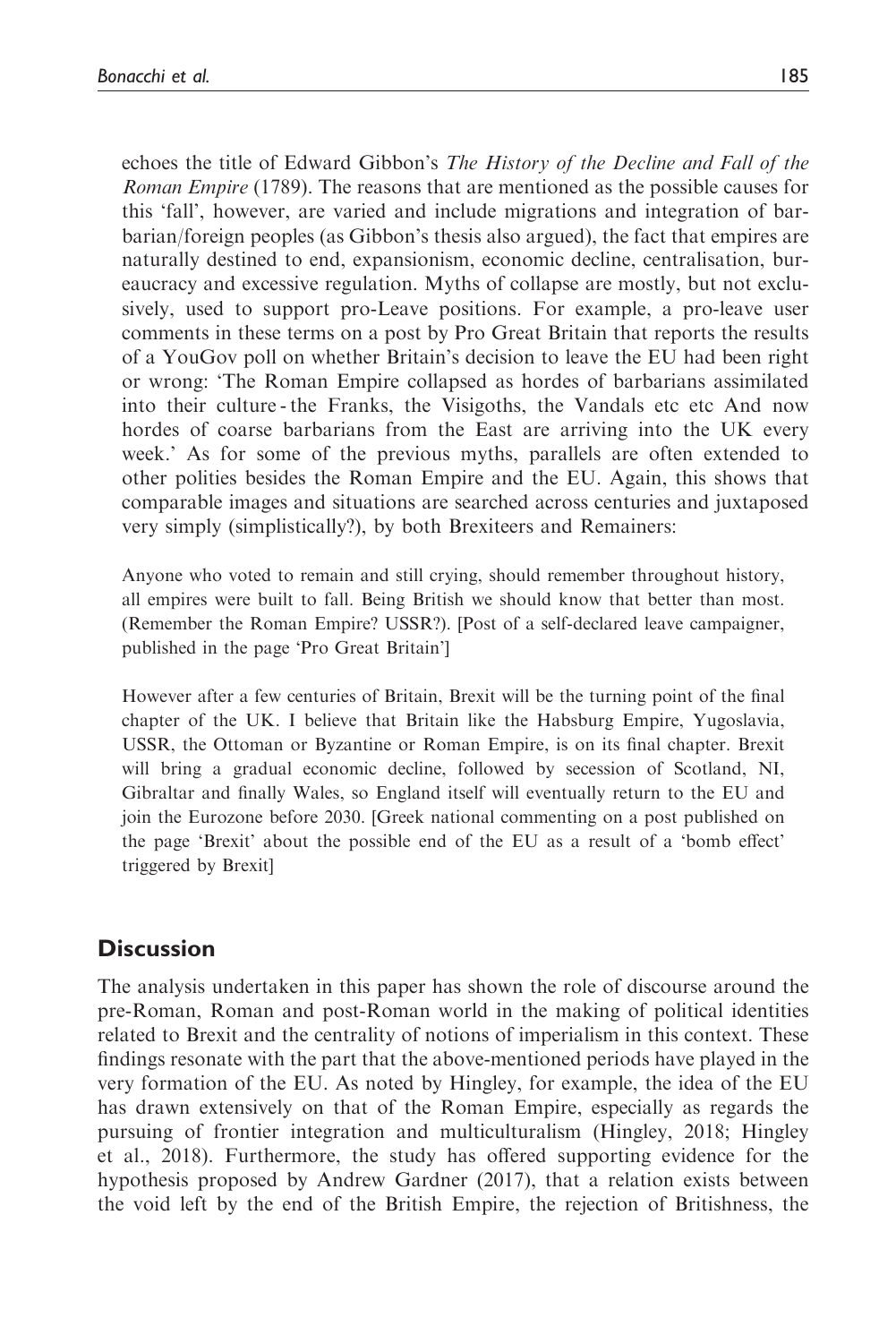embracing of regional identities that roughly overlap with those of pre-Roman local groupings and the choice to vote for Brexit. This tension between supranational structures and regional ones lies at the core of the ways in which individuals and groups relate to the past in order to address social issues today.

The friction between global and local realities is connected with a number of other 'insistent dualities' that are invoked in political micro-activism performed on social media. As explained in a previous article (Hingley et al., 2018), the concept of 'insistent dualities' refers to all those oppositions through which the past can be interpreted by contemporary stakeholders. It is a notion framed by Beard and Henderson (1999) in relation to Boudica/Boadicea and the ways in which the Roman occupation of Britain has been perceived. In particular, the authors ask whether Roman Britain is 'Roman or native', 'British or foreign', 'part of the seamless web of our island story or an ignominious period of enemy occupation', 'the origins of (European) civilization on our shores, or an unpleasant, artificial intrusion that actually managed to postpone (British) civilization for almost a thousand years' (Beard and Henderson, 1999: 47).

Our analysis has revealed how dualities concerning civilisation and barbarism, indigenous and exogenous, cultural integration and insularity are utilised to shape political identities in the context observed. These binaries are leveraged to mould the three myths – of origin, resistance and collapse – through which people support their positions on Brexit and on mobility and border control more at large. These myths are frequently leveraged to back opposed views in very simple terms, and often extending parallels and comparisons to more recent periods. The pattern of framing the present by drawing on multiple periods simultaneously confirms the validity of the *longue durée* approach that informs this research, and that it is crucial to study public experiences of the past without regarding the latter as a closed and packaged entity relegated to distant dimensions.

The myths that characterise the ways in which the ancient world features in discussions about Brexit seem to have been fed and nurtured by past expert practices in the arenas of education, media and communication and heritage (the AHD mentioned at the beginning). The very prominence of the Roman world, compared to the Iron Age period or, to a lesser extent, the Middle Ages, is likely to rest on the high visibility that has been given to it in the National Curriculum for schools in England (Hingley et al., 2018). In fact, the idea of the Roman Empire, its formation, development and 'end' has been discussed as tightly linked to the destiny of the EU in archaeological, and other social science literature, but the same has happened for the Holy Roman Empire. The latter, for example, has been identified by some commentators in the political sciences and historical disciplines as comparable to the EU due to its permeable frontiers, polycentric government and 'devolution' model ante litteram (Henry, 2010; Wilson, 2016; Zielonka, 2011). Nevertheless, it appears only very seldom in the data subset we analysed.

From 1989 onwards, the National Curriculum in England has also contributed to characterise the Roman Empire as both an invader and a strong and civilising military power that has brought progress and advancement to Britain, thus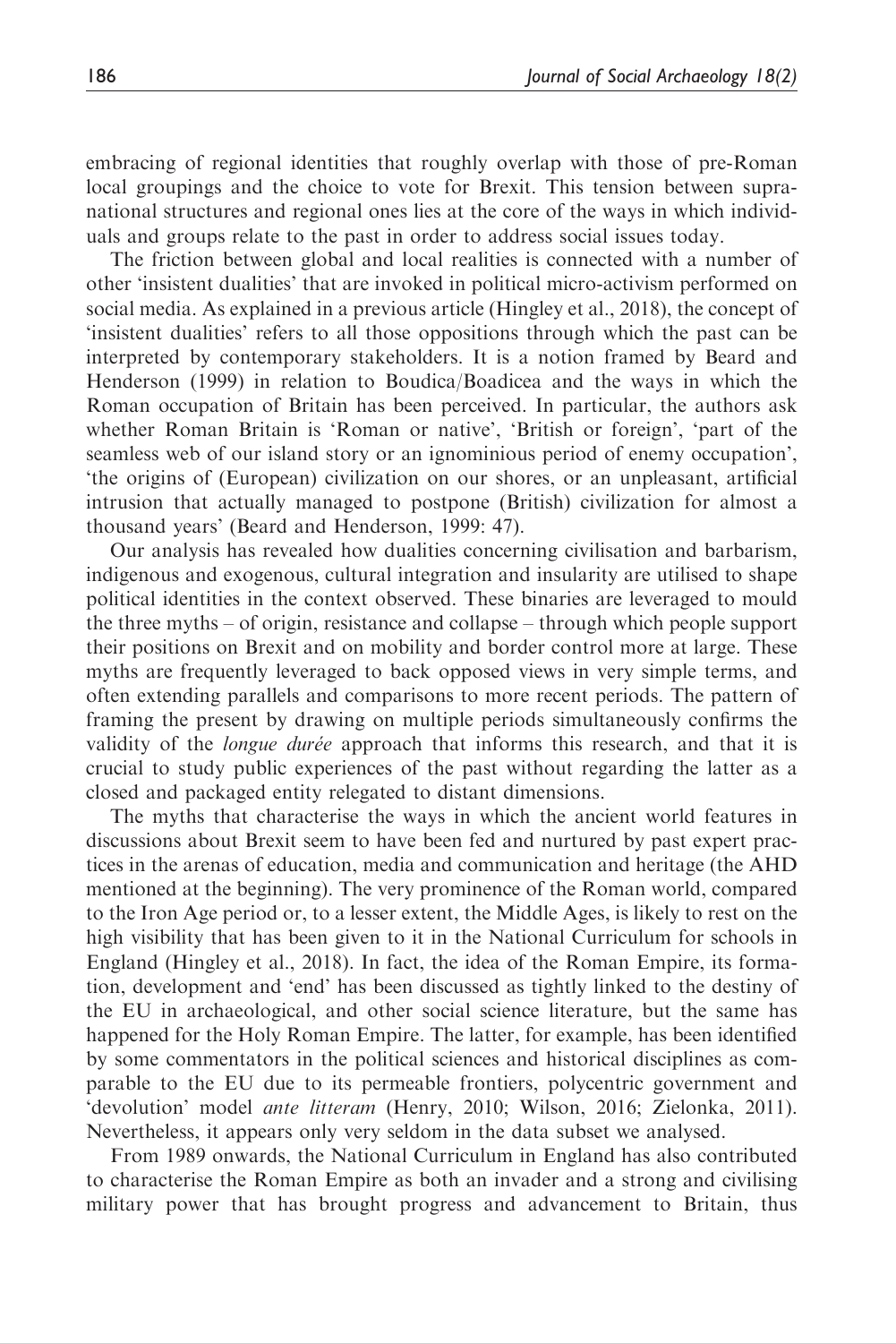restating an idea of Roman origins that has had some currency since at least the Victorian and Edwardian period (Hingley, 2000; Hingley et al., 2018). Over the decades, the factual end of television programming has massively built on a widely diffused idea of the Roman world as positive and beneficial, proposing programmes and series that align with this image and further reinforce it (Hingley et al., 2018). We have encountered the reception of televised discourse, for example in relation to the series 'What the Romans Did for Us' (Wilkinson, 2001), which was mentioned as supporting evidence for pro-Remain positions. Education, in turn, is often largely influenced by the AHD that is palpable through museum displays, on-site interpretations and educational talks given to school pupils (Sharpe, 2017) – to name but a few examples. These narratives tend towards stasis rather than swift adaptation, and often end up communicating the results of outdated interpretations of the past. It is thus not surprising that the National Curriculum is still constructed on the notion of Romanisation, despite the critique to which the latter has been subject for over three decades, as a result of post-colonialist reflections (Hingley et al., 2018).

As a way forward, we suggest the myths and repertoires of images and symbols we have exposed can be used to facilitate dialogue between heritage 'professionals' and citizens over the meanings of the past and their implications in relation to issues of autonomy, mobility and border control. This is a kind of communication that resonates with both rationality- and emotion-driven decision-making processes in what has been recently defined a 'post-truth society'. The use of the term *post-truth* peaked precisely in 2016, concomitantly with the Brexit referendum and the US Presidential elections; it describes people's tendency to rely strongly on peer-to-peer communications enabled by social media, basing their choices on beliefs more than 'facts' (Higgins, 2016; Oxford Dictionaries, 2017). The myths that are typically used to construct and express political identities in national or supranational (European) terms possess an immediacy that can be quickly evoked. At the same time, the very fact that the myths we have encountered are solidly grounded in expert practices of the past paradoxically contrasts with the idea of a loss of faith in expert and authoritative knowledge, to the point of challenging the very validity of *post-truth* as a notion.

# **Conclusions**

The analysis presented in these pages should not be considered as necessarily limited to Facebook, because it shows strong connections with some of the places and regions of Britain and with groups that operate in those areas. Brexitrelated discussions on Facebook have drawn on landmarks such as Hadrian's Wall, and fully unleashed their multiple values as both natural and cultural, tangible and intangible, object- and practice-centred heritages. Our research has then emphasised the viability of the concept of 'context of heritage production', as the kind of human activity, here exemplified by political activism, that can potentially unfold across both online and offline fields. The adoption of this concept and of qualityquantitative methodologies allows scoping dynamics regarding the public experience of the past that may also continue in those parts of our everyday lives where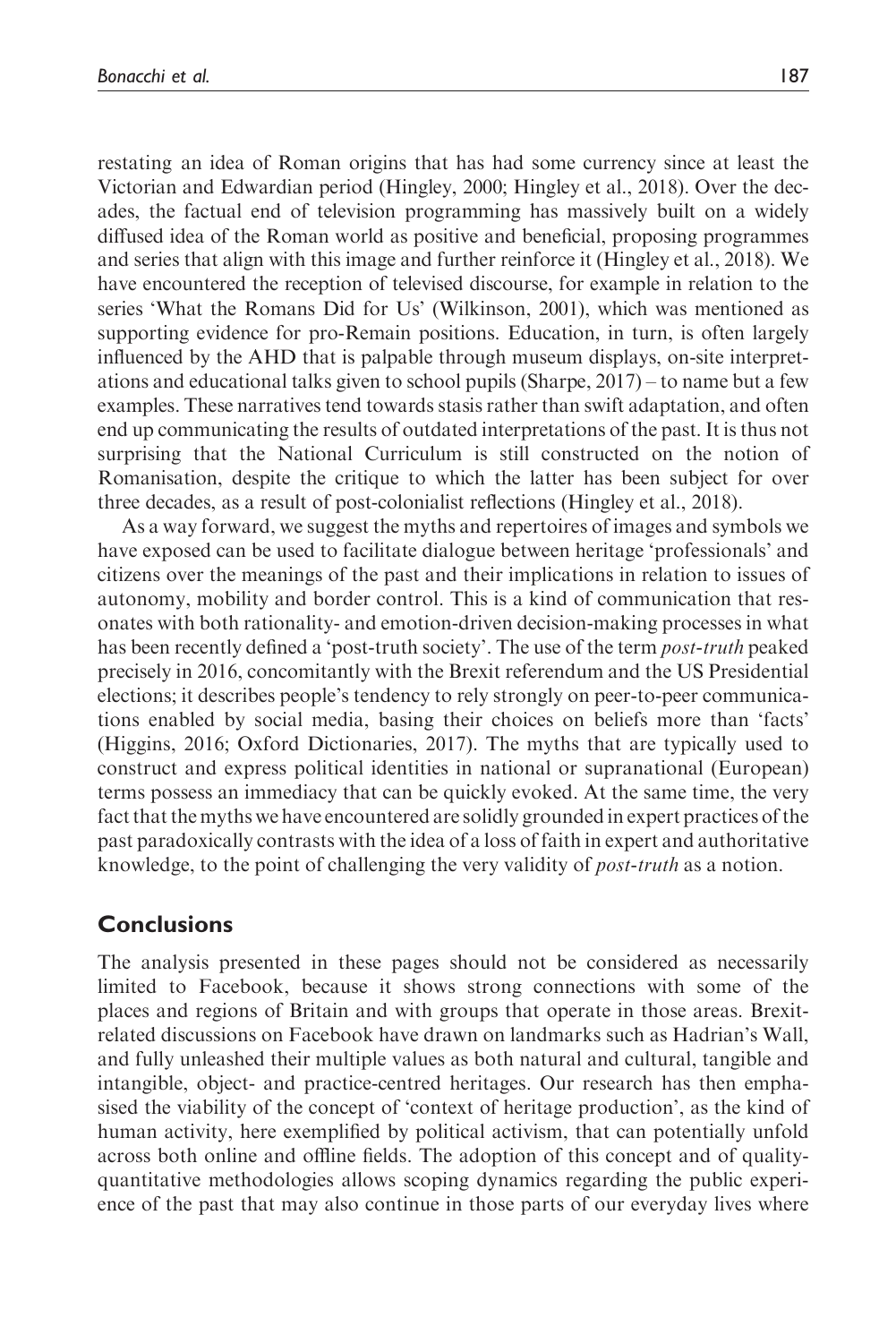the Internet is absent. On- and off-line, ideas tied to the Roman past and imperialism have been leveraged to frame 'simple' myths of origin, resistance and collapse in support of either or both of the pro-leave and pro-remain camps. Materials, practices and places from the ancient past are linked to modern times and used to discuss matters that relate to identity and otherness in ways that reveal the *longue* durée impact of past heritage expertise.

#### Authors' Contributions

CB designed research; CB and MK performed research; CB, MA and MK analysed data; and CB wrote the paper.

#### Acknowledgements

The overall framework presented in the 'Introduction' section of this article – subsection 'Investigating experiences of the past: Conceptual framework' – was developed jointly by the lead author and Richard Hingley to inform the proposal of 'Iron Age and Roman Heritages: Exploring ancient identities in modern Britain' (Ancient Identities in Modern Britain), a project funded by the UK Arts and Humanities Research Council (2016–2019; ancientidentities.org). We are thankful to the members of the Ancient Identities in Modern Britain team of which Chiara Bonacchi (Co-investigator) and Marta Krzyzanska (Research Assistant) are part – Richard Hingley (Principal Investigator), Kate Sharpe (Post-Doctoral Research Associate) and Thomas Yarrow (Co-investigator) – for their comments on an earlier version of this paper. We are also grateful to Andrew Gardner, Rodney Harrison and the two anonymous reviewers for their suggestions and help to improve the work that is here presented.

# Declaration of Conflicting Interests

The author(s) declared no potential conflicts of interest with respect to the research, authorship, and/or publication of this article.

# Funding

The author(s) disclosed receipt of the following financial support for the research, authorship, and/or publication of this article: We express our gratitude to the UK Arts and Humanities Research Council for financing our research through the standard mode grant number AH/N006151/1 of £862,252. The grant was awarded to undertake the project 'Iron Age and Roman Heritages: Exploring ancient identities in modern Britain', (Ancient Identities in Modern Britain). The project data will be archived with the UK Archaeology Data Service at the completion of the project in 2019.

# Supplementary Material

Supplementary material for this article is available online. The code used for data extraction and analysis is available via the 'Ancient Identities Today' project's GitHub page (https:// github.com/IARHeritages).

# **Note**

1. Ethical approval will be sought for this kind of study, as it involves human subjects as research participants.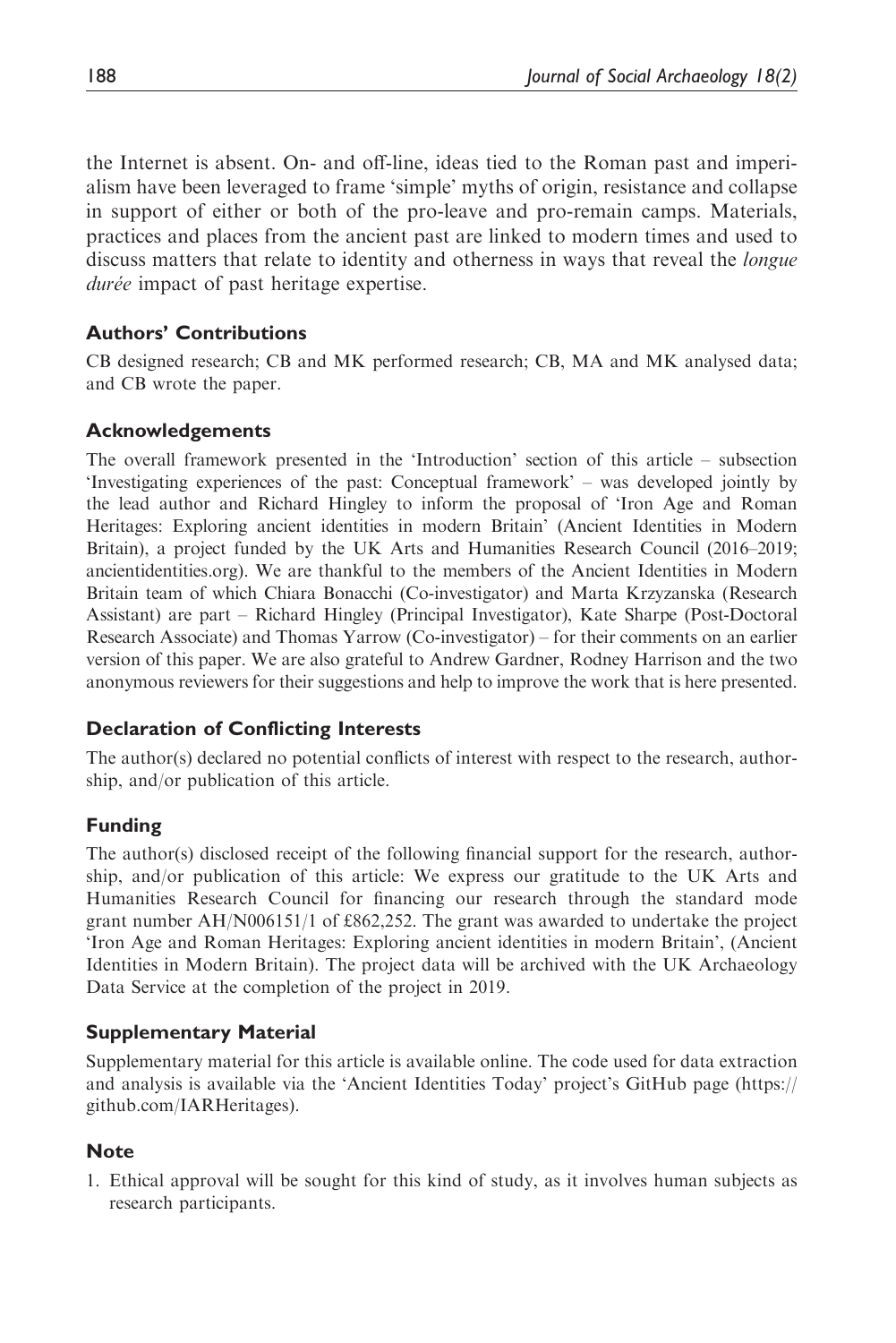#### **References**

- Alexander C, Chatterji J and Weekes-Bernard D (2012) Making British Histories. Diversity and the National Curriculum. London: Runnymede. Available at: https://www.runnymedetrust.org/uploads/publications/pdfs/MakingBritishHistories-2012.pdf (accessed 7 February 2018).
- Ancient Identities (2017a) Welcome to ancient identities today. Available at: http://ancien tidentities.org (accessed 7 February 2018).
- Ancient Identities (2017b) Keywords. Available at: https://docs.google.com/spreadsheets/d/ e/2PACX-1vSQB3A8Bfa5CtDg6Weh35gVLVbYOAwrIG9HEDYjMMri5xr\_

d3fEvvCa34FYGUJEMnwFivO6i3tXcn96/pub?output=csv (accessed 7 February 2018).

- Armitage D (2000) The Ideological Origins of the British Empire. Cambridge: Cambridge University Press.
- Beard M and Henderson J (1999) Rule(d) Britannia: Displaying Roman Britain in the museum. In: Merriman N (ed.) Making Early History in Museums. Leicester: Leicester University Press, pp. 44–73.
- Blei DM, Carin L and Dunson DD (2010) Probabilistic topic models: A focus on graphical model design and applications to document and image analysis. IEEE Signal Processing Magazine 27(6): 55–65.
- Blei DM, Ng AY and Jordan MI (2003) Latent Dirichlet allocation. Journal of Machine Learning Research 3: 993–1022.
- Bonacchi C, Hingley R and Yarrow T (2016) Exploring ancient identities in modern Britain. Archaeology International 19: 54–57.
- Brown L (2016) Teeth checks make me ashamed to be British, says Diane Abbott: MPs accuse shadow Home secretary of being out of touch with voters following her comments. Mail Online, 25 October 2016. Available at: http://www.dailymail.co.uk/news/ article-3868888/Age-checks-make-ashamed-British-says-Diane-Abbott.html?ito=socialfacebook (accessed 7 February 2018).
- Carman J (2003) Legacies of ear in creating a common European identity. International Journal of Heritage Studies 9(2): 135–150.
- Del Vicario M, Zollo F, Caldarelli G, et al. (2017) Mapping social dynamics on Facebook: The Brexit debate. Social Networks 50: 6–10.
- Electoral Commission (2016) Report on the 23 June 2016 referendum on the UK's membership of the European Union. September 2016. Available at: http://www.electoralcommission.org.uk/\_\_data/assets/pdf\_file/0008/215279/2016-EU-referendum-report.pdf (accessed 7 February 2018).
- Gardner A (2017) Brexit, boundaries and imperial identities: A comparative view. Journal of Social Archaeology 17(1): 3–26.
- Gerbaudo P (2012) Tweets and the Streets: Social Media and Contemporary Activism. New York: Pluto Press.
- Gibbon E (1789) The History of the Decline and Fall of the Roman Empire. London: Strahan & Cadell.
- Habermas J (1997) The Structural Transformation of the Public Sphere: An Inquiry into a Category of Bourgeois Society. Cambridge: MIT Press.
- Hall MA (2010) Re-mediating the middle ages: Medievalism in the movies. European Journal of Archaeology 13(3): 386–389.
- Harrison R (2013) Heritage: Critical Approaches. New York: Routledge.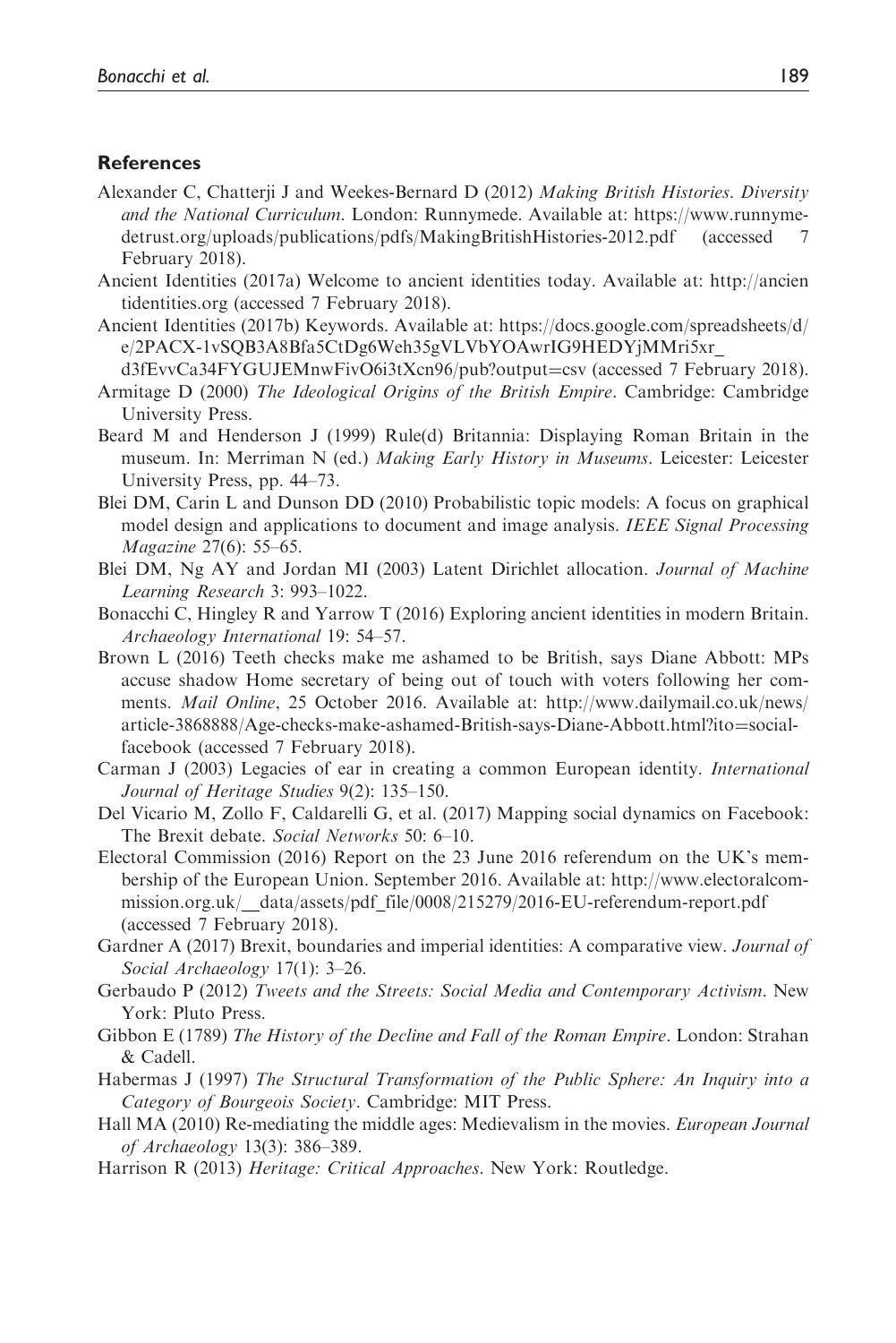- Henry N (2010) Politics beyond the state: Europe as civilization and as empire. Comparative European Politics 8(2): 262–280.
- Higgins K (2016) Post-truth: A guide for the perplexed. Nature 540(7631): 9.
- Hine C (2015) Ethnography for the Internet. Embedded, Embodied and Everyday. London: Bloomsbury Academic.
- Hingley R (2000) Roman Officers and English Gentlemen. London: Routledge.
- Hingley R (2015) Working with descendant communities in the study of Roman Britain: Fragments of an ethnographic project design. In: Cipolla C and Howlett Hayes K (eds) Rethinking Colonialism: Comparative Archaeological Approaches. Gainesville: University Press of Florida, pp. 161–189.
- Hingley R (2018) Frontiers and mobilities: the Frontiers of the Roman Empire World Heritage Site. European Journal of Archaeology 21(1): 78–95.
- Hingley R, Bonacchi C and Sharpe K (2018) 'Are you local?' Indigenous iron age, and mobile roman and post-roman populations: Then, now and in-between. *Britannia* DOI: 10.1017/S0068113X18000016
- Jones S and Yarrow T (2013) Crafting authenticity: An ethnography of conservation practice. Journal of Material Culture 18(1): 3–26.
- Kegl (2016) https://www.express.co.uk/news/politics/711299/Bratislava-Summit-Hungary-PM-Viktor-Orban-EU-Commission-deceiving-leaders (accessed 7 February 2018).
- Kitchin R (2013) Big data and human geography: Opportunities, challenges and risks. Dialogues in Human Geography 3(3): 262–267.
- Kitchin R (2014) Big Data, new epistemologies and paradigm shifts. Big Data  $\&$  Society  $1(1): 1-12.$
- Kristiansen K (1996) European Origins ''Civilisation'' and ''barbarism''. In: Graves-Brown P, Jones S and Gamble CS (eds) Cultural Identity and Archaeology: The Construction of European Communities. London: Routledge, pp. 138–144.
- MacDonald S (2012) European heritages. In: Kockel U, Craith MN and Frykman F (eds) A Companion to the Anthropology of Europe. Chichester: Wiley-Blackwell, pp. 233–252.
- MacDonald S (2013) Memorylands: Heritage and Identity in Europe Today. London and New York: Routledge.
- McKee A (2004) The Public Sphere: An Introduction. Cambridge: Cambridge University Press.
- Marichal J (2013) Political Facebook groups: Micro-activism and the digital front stage. First Monday 18(12): doi:http://dx.doi.org/10.5210/fm.v18i12.4653. Available at: http:// firstmonday.org/ojs/index.php/fm/article/view/4653/3800 (accessed 7 February 2018).
- Marwick B (2013) Discovery of emergent issues and controversies in anthropology using text mining, topic modeling, and social network analysis of microblog content. In: Zhao Y and Cen Y (eds) Data Mining Applications with R. Waltham, USA: Elsevier Academic Press, pp. 63–93.
- Morozov E (2009) Foreign policy: Brave new world of slacktivism. Available at: http:// www.npr.org/templates/story/story.php?storyId=104302141 (accessed 7 February 2018).
- Newman DJ and Block S (2006) Probabilistic topic decomposition of an eighteenth-century American newspaper. Journal of the Association for Information Science and Technology 57: 753–767.
- Oxford Dictionaries (2017) Word of the year 2016 is.... Available at: https://en.oxforddictionaries.com/word-of-the-year/word-of-the-year-2016 (accessed 7 February 2018).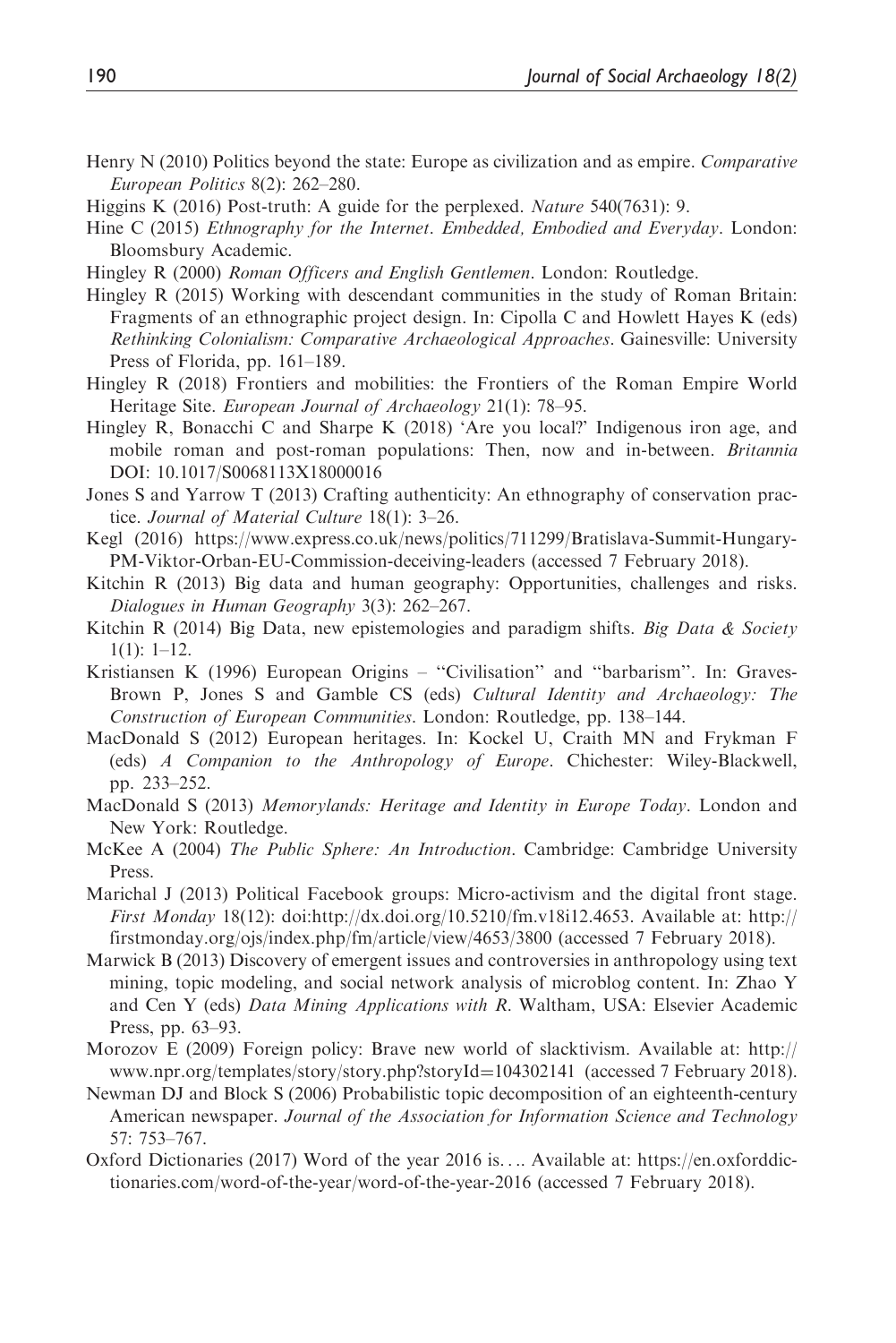- Popov A and Deák D (2015) Making sense of the 'difficult' past: Transmission of political heritage and memory-work among young people across Europe. The Sociological Review 63(2): 36–52.
- Puschmann C and Bastos M (2015) How digital are the digital humanities? An analysis of two scholarly blogging platforms. PLoS One 10: e0115035.
- Rehurek R and Sojka P (2010) Software framework for topic modelling with large corpora. In: Proceedings of the LREC 2010 workshop on new challenges for NLP frameworks, Valletta, Malta: University of Malta, 22 May 2010, pp. 46–50. Available at: https:// radimrehurek.com/gensim/lrec2010\_final.pdf (accessed 7 February 2018).
- Röder M, Both A and Hinneburg A (2015) Exploring the space of topic coherence measures. In: Proceedings of the eighth ACM international conference on Web search and data mining, Shanghai, China, 2–6 February 2015, pp. 399–408. New York, USA: ACM.
- Schlanger N (2017) Brexit in Betwixt. Some European conjectures on its predictability and implications. The Historic Environment: Policy and Practice 8(3): 212–222. DOI: 10.1080/ 17567505.2017.1358324.
- Sharpe K (2017) Early encounters. Childhood impressions of Iron Age and Roman people in Britain. Presentation given at Annual meeting of the European Association of Archaeologists, Maastricht, 31 August 2017.
- Shirky C (2011) The political power of social media: Technology, the public sphere, and political change. Foreign Affairs 90(1): 28–41.
- Smith L and Waterton E (2012) Constrained by commonsense: the authorized heritage discourse in contemporary debates. In: Skeates R, McDavid C and Carman J (eds) The Oxford Handbook of Public Archaeology. Oxford: Oxford University Press, pp. 153–171.
- Velasquez A and LaRose L (2015) Social media for social change: social media political efficacy and activism in student activist groups. Journal of Broadcasting & Electronic Media 59(3): 456–474.
- Venturini T and Latour B (2010) The social fabric: Digital traces and quali-quantitative methods. In: Proceedings of future en seine, Paris, 2009, pp. 87–101. Paris: Editions Futur en Seine. Available at: http://www.medialab.sciences-po.fr/publications/ Venturini\_Latour-The\_Social\_Fabric.pdf (accessed 7 February 2018).
- Wall M (2016) 10 things you (probably) didn't know about the Anglo-Saxons. *History* Extra, Available at: http://www.historyextra.com/article/alfred-great/10-facts-anglosaxons-history (accessed 7 February 2018).
- Whitehead C, Lloyd K, Eckersley S, et al. (2015) Museums, Migration and Identity in Europe: Peoples, Places and Identities. Farnham: Ashgate.
- Wilkinson P (2001) *What the Romans Did for Us.* London: Boxtree.
- Wilson P (2016) The Holy Roman Empire can help inspire a different European Union. The Financial Times 10January 2016. Available at: https://www.ft.com/content/5f128086 bed2-11e5-9fdb-87b8d15baec2 (accessed 7 February 2018).
- Yang T-I, Torget AJ and Mihalcea R (2011) Topic modeling on historical newspapers. In: LaTeCH '11 proceedings of the 5th ACL-HLT workshop on language technology for cultural heritage, social sciences, and humanities, Portland, Oregon, 24 June 2011, pp. 96– 104. Stroudsburg, PA, USA: Association for Computational Linguistics.
- Zielonka J (2011) America and Europe: Two contrasting or parallel empires? Journal of Political Power 4(3): 337–354.